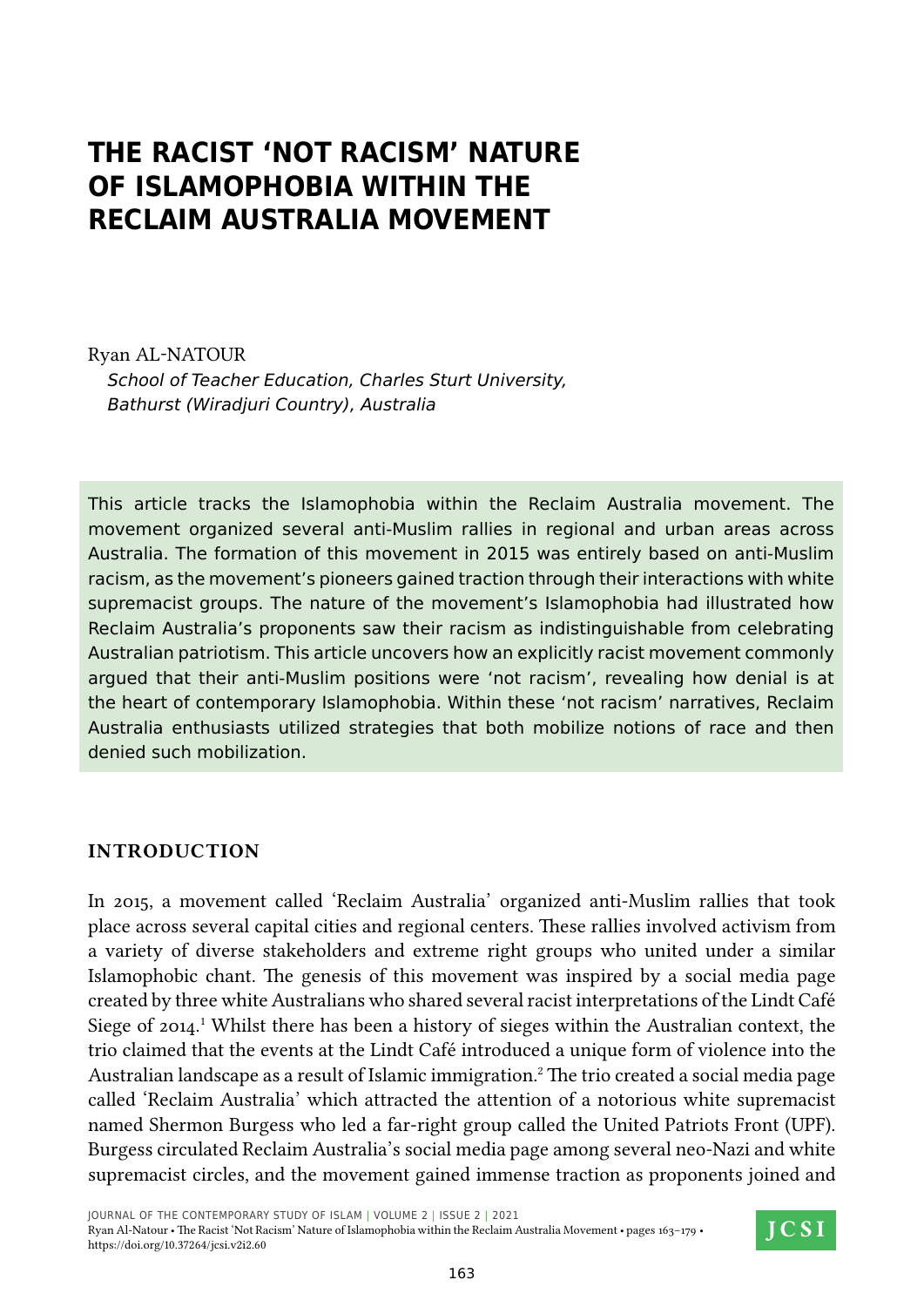even organized rallies in their towns/cities. The movement had successfully assembled in several areas, including Adelaide, Bendigo, Brisbane, Cairns, Canberra, Darwin, Gold Coast, Harvey Bay, Melbourne, Milton, Newcastle, Perth, Rockhampton, Sydney, Toowoomba, and Townsville. Rally participants waved patriotic items such as the Australian flag and similar paraphernalia in a bid to narrate their protest as an act of nationalism in response to a perceived Islamic invasion. Each rally resembled an Australia Day celebration that was flavored with fierce expressions of anti-Muslim racism. The signs at these rallies usually featured statements such as 'Ban Islam', 'Ban the Burqa', 'Ban Sharia law' 'Ban Halal foods', 'Right wing resistance', 'Assimilate or leave', 'It's not racist to criticize Islam', 'Love Australia or leave it' and 'Islam is not a race.' Hussein noted how protestors argued that this supposed invasion was occurring through: Muslim immigration; the establishment of mosques and Islamic schools; the existence of halal foods in Australia; a perception that Muslims planned to implement Sharia law, beheadings, and force all women to wear 'burqas.'<sup>3</sup> Morsi argued that the sentiments of this movement originated from 'a social imaginary of Australia under attack, which is inundated with images of a violent Islam', enabling the dominant white nation to articulate its power and sense of self.<sup>4</sup> Evidently, several racist stereotypes about Muslims informed the ways enthusiasts would narrate their protest.<sup>5</sup> Participants were a diverse group of stakeholders ranging from passionately anti-Muslim lone selfdescribing 'apolitical' individuals, political candidates and politicians from the center right to ultraconservatives, community organizations that were set up to protest mosques and Islamic schools, a culturally diverse Evangelical Creationist group, and neo-Nazi and white supremacist splinter groups.<sup>6</sup> While the movement dissolved within a year, some Reclaim Australia enthusiasts had sent out death threats to people in the Muslim community. Anti-Islamic activist Paul Barnes who organized a rally in Darwin had sent a death threat to a Sydney Muslim Human Rights lawyer, Mariam Veiszadeh. Also, one of the participants at the Sydney rally was charged with threatening to slit Veiszadeh's throat.<sup>7</sup> Veiszadah wrote of how Reclaim Australia's participants harassed and tried to intimidate her:

Whether it was the images of me cuddling a decapitated pig's head, with a message that they'd behead my mother and me and busy us with pigs, or the one that depicted me being stoned to death, alone with a cropped image of me lying dead on the floor, with rocks surrounding me and photoshopped blood dripping down my cheeks, they were utterly sickening…Following the rise of the Reclaim Australia movement, my name, images and tweets were increasingly being used in their propaganda. Suddenly I had become the epitome of the Australian Muslim…in the lead-up to the second round of Reclaim Australia rallies across the country, a self-declared Reclaim Australia supporter sent me death threats.<sup>8</sup>

In spite of the ample evidence of blatant anti-Muslim racism, the overwhelming majority of participants insisted that their motivations were 'not racist', rather merely 'patriotic' – which is of interest in this paper.

A crescendo of anti-Muslim racism in recent decades had foreshadowed the formation of Reclaim Australia. Within this movement, the expressions of Islamophobia involve exercises of celebrating white colonial patriotism while championing anti-Muslim hatred. Within this terrain, I argue that proponents of the Reclaim Australia movement mobilized narratives

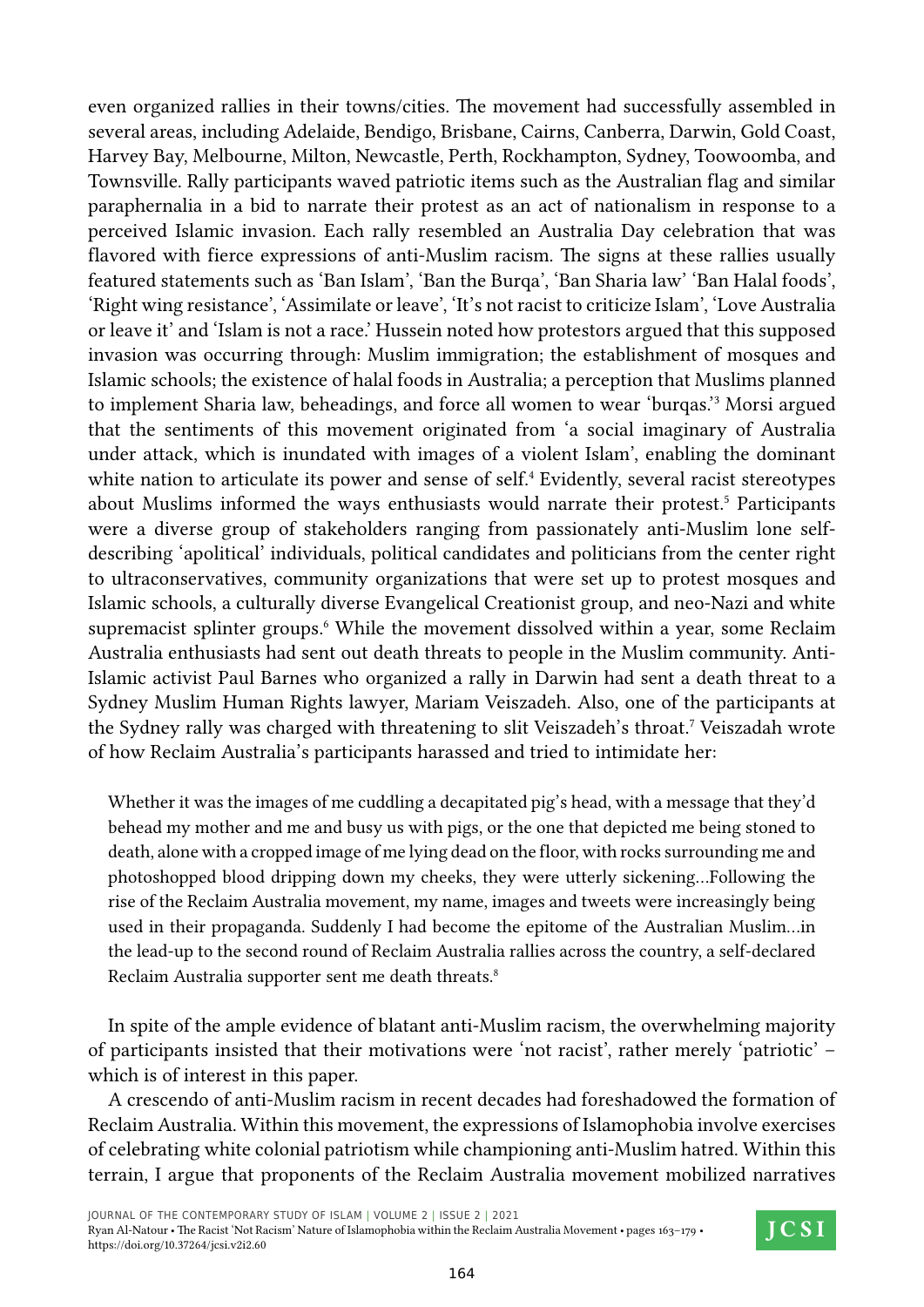of 'not racism' to legitimize destructive and incorrect definitions of race and racism in ways that pursue to normalize anti-Muslim hatred. These 'not racism' narratives involve several 'gotcha' strategies that function to inject the movement with Islamophobic agency, enabling Reclaim Australia enthusiasts to misconstrue what race is, and further racialize Muslims while denying this process. I firstly unpack how Islamophobia played out within this movement as an expression of white colonial patriotism. Secondly, I explore how 'not racism' narratives seek to redefine anti-Muslim racism as mere patriotic expressions and 'genuine' concerns. In the final section, I use the term 'gotcha' strategies to describe how the movement's 'not racism' involves several simplistic-based understandings of racism that uphold Islamophobia.

## **Islamophobia as a Celebration of Colonial Patriotism**

The above description of Reclaim Australia's genesis highlighted how rally participants responded to a perceived threat of an 'Islamic invasion' by expressing themes of colonial patriotism. The demonization of Muslims as a threat to Australia exposed how the movement's Islamophobia also involved the affirmation of settlerhood. Before exploring the particulars involved in this celebration of colonial patriotism and commemorating white Australian settlerhood, it is important to investigate what is Islamophobia and the particular shapes it took within the movement. As Abdel-Fattah (2018) argues, Islamophobia needs to be understand within the 'context of Australia's histories and logics of racial exclusion, thinking and expression.<sup>39</sup> It is common to find scholarly and leftist arguments that define anti-Muslim violence, rhetoric and actions as Islamophobia, and in the post 9/11 era there is an increasing scholarly investigation commonly exploring how Islamophobia manifests itself in various ways across the world today.10 Many scholars and commentators use the term Islamophobia in the broad and literal sense as 'fear of Muslims' or 'fear of Islam', and others reject the term or its narrow usage as merely a 'fear.'11 There is a consensus that Islamophobia (whether it be a mere general 'fear', explicit hatred, brutal violence or everyday racial vilification) can severely impact Muslim communities within Australia,<sup>12</sup> furthering their experiences of isolation and rejection.<sup>13</sup> Islamophobia in recent times has occurred during a political and social shift in the Australian political landscape away from 'multiculturalism and an embrace of conservative messages of national belonging.'14 Dunn and Kamp argue that Islamophobia is commonly conceptualized with a focus on culture, ethnicity and religion rather than biological notions of race.15 Similarly, Aslan defines Islamophobia as a cultural-focused form of contemporary racism that marginalizes Muslims based on cultural and religious differences,<sup>16</sup> though several other scholars have noted the unification of notions of biology with cultural narratives of race.17 Yet Aslan rightly points out that Islamophobia involves homogenizing Muslims in Australia as one group that overlooks cultural, ethnic and linguistic differences.<sup>18</sup> The fear and hatred of Muslims as displayed by Reclaim Australia's enthusiasts is marked by several racialised ideas of Muslims as supposed newcomers who threaten the West and specifically white Australian national belonging within the colony. Islamophobia is produced through narratives of Islam 'as a violent and aggressive political ideology rather than a genuine religion, that

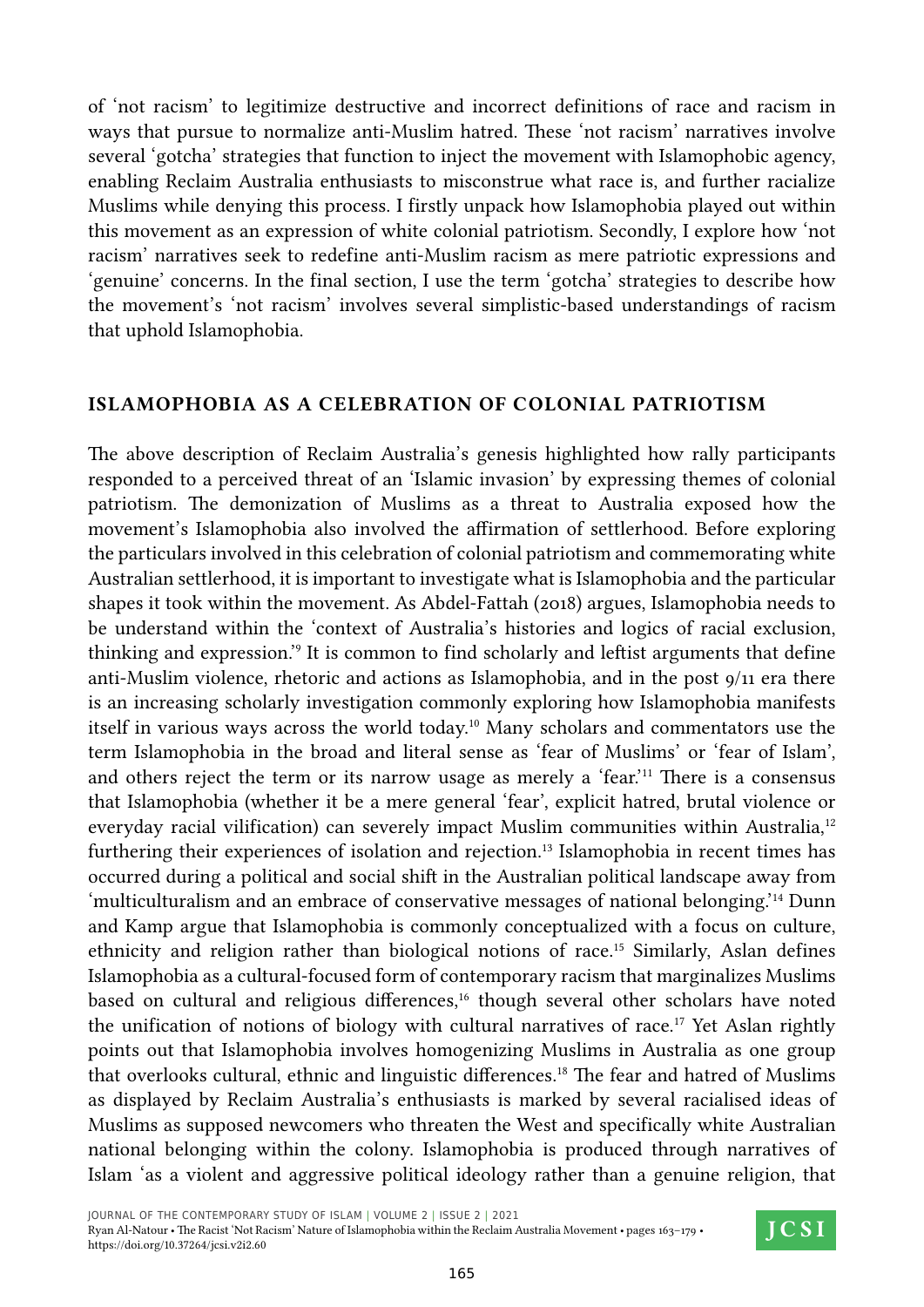supports terrorism and threatens the Western societies and their democratic and liberal values.'19 Such Islamophobia plays out within Reclaim Australia, as one of the movement's protest banners was 'Reclaim Democracy' and the movement's interpretation of the Lindt Café Siege capture how it racializes Muslims as 'violent.' Morsi argues that contemporary Islamophobia comprises of a 'body of racial ideas that echoes through the centuries of the modern era, and is found alive and well today in the most popular genres of cultural communication, there always to tell the West's story.'20 A close investigation of the Reclaim Australia movement reveals how expressions of Islamophobia are almost an opportunity to uphold narratives of white Australian history, culture and accomplishments within a colony founded upon continual Indigenous dispossession. Building on these discussions, this section identifies how white patriotism is central to the expression of Islamophobia as it plays out within the movement. Muslims are not only racially vilified by Reclaim Australia's proponents, but rallies are further an opportunity for (usually) white Australians to uphold certain narratives of Australia in ways that; revisit and celebrate Australia's participation in wars, white Australian historical figures, music produced by white musicians and general themes of nationalism.

The protest items and chants at demonstrations reveal how previous moral panics and racist events inspired Reclaim Australia to frame its rallies as an opportunity to center and celebrate white colonial patriotism. The movement's Islamophobia is further shaped upon previous local and global events involving Arabs and Muslims that occurred before the Lind Café Siege. While many observers would conclude that the events of 9/11 had kick-started Islamophobia, in reality anti-Muslim racism predates these events. For instance, Kabir's work on Muslim history in Australia identifies how anti-Muslim racism was common within early European colonies. At the time when Australia federated as a Commonwealth within the British Empire in 1901, the introduction of the Immigration Restriction Act – or what was colloquially termed the White Australia Policy – restricted the migrations of Muslims to only Europeans (though non-British immigrants formed a minority of all migrants during this period).<sup>21</sup> Decades before  $9/11$ , Islamophobia played out with an anti-Arab focus. The emergence of what Poynting et al called the Arab Other surfaced in the late 80s and 90s.22 The Arab Other is a societal folk devil manufactured by racists that creates several social anxieties about Muslims and Arabs.<sup>23</sup> While in the 90s, the focus of media, policing and social commentary excessively demonized Arab communities, there has been a shift in narratives that racially profile 'Muslims' broadly. Australia's participation in the Gulf War was accompanied with an increase in anti-Arab racism, inflamed by the commercial media and politicians who questioned the commitment of Arab and Muslim communities to Australia.<sup>24</sup> The mid to late 90s, Lebanese youth were demonized heavily in both Sydney and Melbourne, as police increasingly profiled young people 'of Middle Eastern appearance.' This was accelerated further with moral panics over a drive-by shooting incident at Lakemba police station in Sydney's south-west and the Sydney gang rapes of 2002, where public commentators and the media sought to demonize Arab and Muslim men as violent thugs and sexual deviants. Poynting and Mason argue that before 9/11, Islamophobia is apparent in the 'upsurges in anti-Muslim racism in the media and in populist political rhetoric… [accompanied by] outbreaks of anti-Muslim racism in everyday life in public spaces and institutions.'25

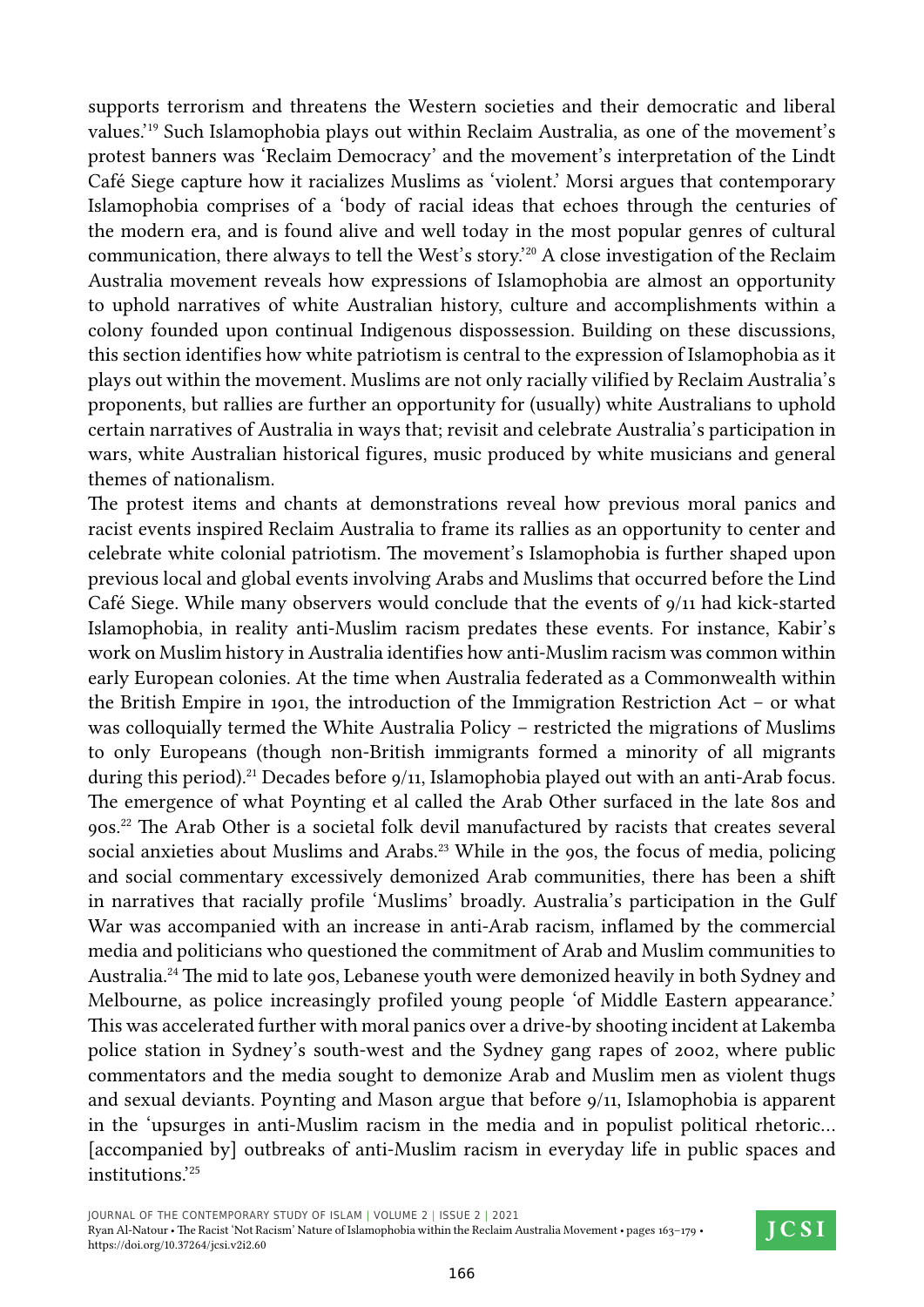Reclaim Australia's Islamophobia operates in the shadow of these anti-Muslim and anti-Arab events, and indeed informs how protestors racially profile Muslims. Yet what needs to be interrogated further is the nature of the moment's protest that clearly emphasizes Australian patriotism and settlerhood through flag waving and costumes usually involving 'Australiana' sporting outfits. In recent history, three significant events mirror this nature of Islamophobic protest that include the Cronulla pogrom, the uproar over a proposed Islamic school in Camden and the establishment of a mosque in Bendigo. These events collectively demonstrate how the Reclaim Australia movement, while supposedly 'solely' inspired by the Lindt Café Siege, is an extension of previous Islamophobia that marks itself as a celebration of Australian patriotism. The Cronulla pogrom of December 2005 was arguably one of the first of several recent events which saw Islamophobia expressed through celebrations of white Australian patriotism. This pogrom occurred in a southern Sydney beachside community of Cronulla and was kick-started by a popular shock jock radio host who urged the Cronulla community to take a stand against people of Middle Eastern decent. About 5,000 mostly white males gathered, armed with Australian flags and dressed in Australian-themed clothing. Several participants violently assaulted men and women they deemed to be 'of Middle Eastern appearance.' Participants spoke frequently about how they framed this event as though it were a celebration of Australia Day. Crowds sang the national anthem and chanted 'Aussie Aussie Aussie, oi oi oi' which is usually heard at sporting events.<sup>26</sup> Two years later, these 'protest' scenes were almost replicated in a semi-regional town of Camden located on the south-western fringe of the Greater Sydney area. After news of a proposed Islamic school in this area, locals mimicked the pogrom by sporting Australian flags and similar items in their rallies against the proposal. This sort of Australia-Day-themed protest occurred at two anti-school rallies in 2007, and again at a Council meeting announcing the rejection of this proposal where several opponents wore Australian flag stickers on their clothing. The proposed site of the school was vandalized with an Australian flag sandwiched between two decapitated pigs' heads. A far-right political candidate visited Camden at the time and asked local residents to fly the Australian flag as a method of protest against the school.<sup>27</sup> The demonstrations in Bendigo (a regional town in Victoria) against a proposed mosque in 2015 displayed similar themes where Australian patriotism was celebrated in opposition to Muslims. Local anti-Mosque groups networked with the UPF and organized rallies against this proposal, including a local Councilor who wore the Australian flag across her shoulders as a method of protest. Members of the UPF staged a mock beheading in Bendigo while one wore a sheet over their head, attempting to mimic what they saw as 'Muslim clothing.' Afterwards, they drove around the streets shouting Australian sporting chants while waving Australian flags from their cars.<sup>28</sup> In light of this protest, the Cronulla pogrom and the Camden protests; the use of patriotic symbols and narratives as explicit at the Reclaim Australia rallies – commonly informs Australian Islamophobia and is unoriginal.

The designs of Reclaim Australia's rally logo evidently exhibit a trend of Islamophobiccentered celebrations of Australian settlerhood. The movement's created logo, costumes and music playlists further epitomized how Islamophobia was an opportunity to uphold white Australian achievements within the colony. Reclaim Australia's webpage reflected a typical 'imagined political community'<sup>29</sup> that featured a map of Australia meshed with an

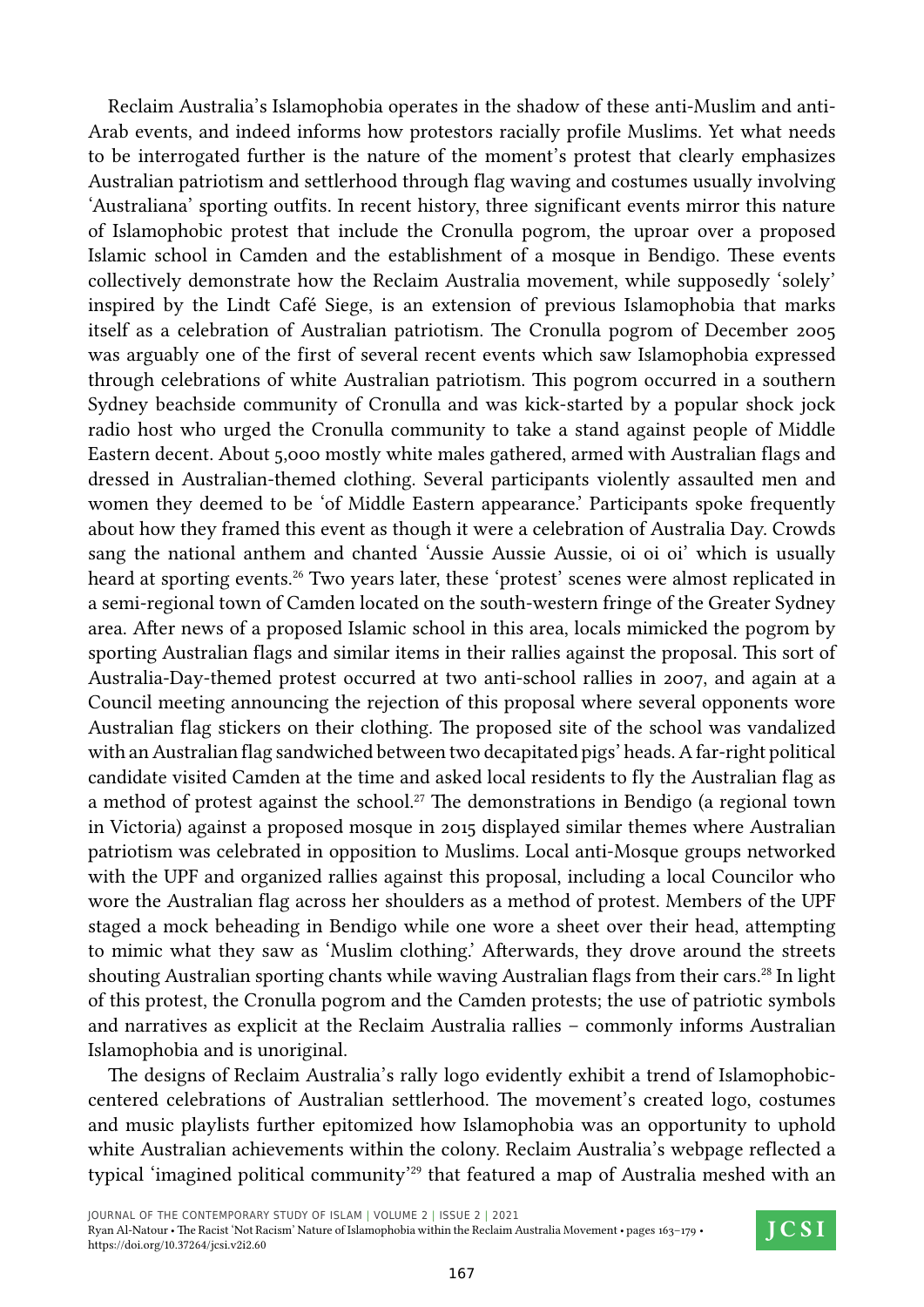Australian flag and imprinted with the question 'Will you help protect the Australian way of life?'30 Reclaim Australia's official logo featured a combined letter R (Reclaim) in blue and letter A (Australia) in red to reflect the Australian flag colors. An imprinted Southern Cross symbol also appeared on these letters. Further, Reclaim Australia's website outlines that the 'A' in its logo mimics a folded red ribbon based on the Red Ribbon Rebellion of 1853. The logo information section outlines that this event happened in the Victorian gold fields, when workers protested against government rulings. Reclaim Australia argues that a red ribbon was a symbol of silent protest against the government that 'marked our "road to democracy" as a nation.'31 This red ribbon association is an attempt to create historical links with typical white Australian iconic colonial moments. Other items that epitomize Australiana were explicit at some rallies. For example, some rally participants either dressed as Ned Kelly or wore t-shirts with 'Ned Kelly' on them whilst protesting.<sup>32</sup> At the rally in Adelaide, a participant dressed as a jar of vegemite.<sup>33</sup> At the Gold Coast rally, a participant protested the presence of Muslims in Australia by creating a song for Australian war heroes.<sup>34</sup> The created Reclaim Australia music playlist was composed of songs written by white Australian males including: Cold Chisel's 'Khe Sanh' and Red Gum's 'I was only 19' which are about Australian soldiers in Vietnam; John Farnham's 'You're the Voice' which is celebrated as one of the first times that Australian music was recognized globally; John Williamson's 'True Blue' which includes references an Australian native bird and vegemite; Midnight Oil's 'Short Memory' which is interestingly a song against imperialism and colonialism by a white Australian band; and the national anthem. The aforementioned musicians, upon hearing that these songs were used at Reclaim Australia rallies, expressed disappointment and publicly asked participants not to use their music in future rallies.<sup>35</sup> A prominent Reclaim Australia rally organizer who was also a neo-Nazi attached to the UPF, reacted with hostile claims that these artists were now 'leftists' and victims of 'political correctness.'<sup>36</sup>

Yet the movement's thirst to mobilize the flag, Australiana themed songs and other references to Australia's colonial identity, further exhibits how white Australian settlerhood was centered in its Islamophobic protest. In contextualizing how Reclaim Australia mobilized settlerhood on invaded and unceded Indigenous lands, an invasion paradox within the movement's aspirations becomes clear. Whilst the movement's name of 'Reclaim Australia' was informed by a myth of an imminent 'Islamic invasion', the movement conducted rallies on an already invaded continent and its Islamophobic protest was indistinguishable from the way participants celebrated white colonial themes. The paradox of invasion is further evident in not only the context in which protestors organized their rallies on stolen land, but also the way protestors were upholding colonial items/themes that are produced as a result of this invasion. Indigenous criticisms of this movement further affirm this paradox, as epitomized in a sign held by an Aboriginal counter protestor at the Canberra rally that read 'Not Yours to Reclaim.'37 This sign along with several other Indigenous critiques of Reclaim Australia reveal that a movement fighting an 'invasion' is actually fighting for an ideal of Australia as a settler-colony founded upon the invasion of Indigenous lands. It is important to situate Islamophobia as taking place in a colonial context, whereby Reclaim Australia's enthusiasts express their anti-Muslim racism by upholding settlerhood with a distorted imminent-invasion narrative.<sup>38</sup> Here, it becomes clear that there is a deep knowledge of settler illegitimacy on stolen Indigenous lands that further exposes this invasion paradox,

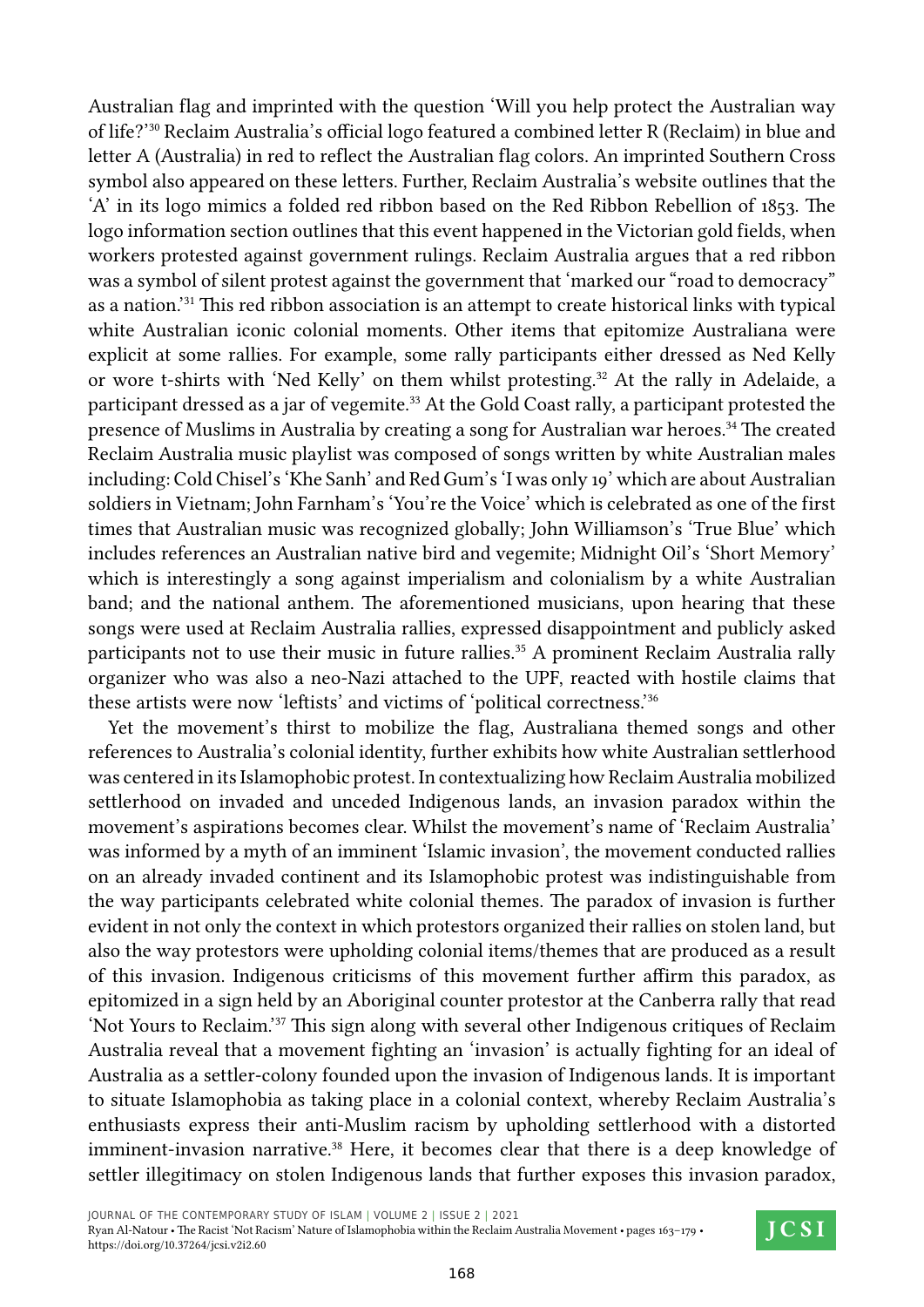yet, as the next sections explore, this upholding of colonial patriotism is tied to declarations that it is 'not racism' to celebrate this colony.

## **'Not Racism' in Reclaim Australia's Islamophobia**

The Reclaim Australia rally in Newcastle (located 2 hours north of Sydney) attracted 700 participants which included one local resident, Nathan Paterson, who became known in the media as the 'face' of the movement. An image of an Australian-flag caped, Eureka singlet-wearing, heavily tattooed Paterson with his fist pumped in the air circulated news and social media spaces. Paterson expressed racist views about Muslims and subsequently complained that people had labeled him a 'racist pig', a 'bogan' and a 'toothless tattooed freak.' Paterson denied he was racist and referred to his frequenting of a local kebab shop owned by a Bangladeshi man as proof of his 'not racism.' When he was asked about this friend, Paterson explained that he did not know this man's name and therefore nicknamed him 'Bangladesh.'<sup>39</sup> Also, Paterson also framed his 'not racism' as a celebration of Australian identity:

'[Paterson] wanted to get involved in the movement "because I don't know what kind of country I'm leaving for my kids". He believes he's one of a growing contingent of people who are "standing up" for "Australian values", and insists he 'isn't a racist.' "At the rally I was chanting 'Aussie, Aussie, Aussie, Oi, Oi, Oi', which is something every Australian chants at sporting matches against other countries, so is every Australian a racist now?"<sup>40</sup>

Paterson's argument of 'not racism' was not an isolated case among rally enthusiasts as several participants presented similar narratives to legitimize their Islamophobia. One local speaker at the Newcastle rally characterized the event as 'not racist' even though it featured a political candidate from the extreme-right Christian Democrats Party who advocated for the bulldozing of mosques. In Perth, Paula Giffen was a local president of an Islamophobic group the 'Wanted – Australian culture and Australian values' group and managed to attract 300 supporters to her Reclaim Australia rally outside of Western Australia's Parliament House. Giffen complained that she was sick of being called a racist, claiming that it was 'not racist' to uphold Australian values.<sup>41</sup> In Adelaide, a local lawyer named John Bolten spoke at a rally of how 'Australian culture' was at odds with a homogenous, violent 'Islamic culture' and the organizer of this rally argued 'we are not racists. We love our country and love our children.'42 National parliamentarian George Christenson was an invited speaker at the Reclaim Australia rally in Mackay (located 970kms north of Brisbane) and he denied claims that white supremacists were part of the movement. Christenson was fiercely dedicated to his participation at this rally, asserting patriotic themes that it was his right to celebrate Australian democracy and Western civilization, even stating that 'hell will freeze over' before he canceled his attendance.<sup>43</sup> At the rally, Christenson warned 200 attendees of 'radical Islam.' Upon hearing that white supremacists and neo-Nazis were at other rallies, Christenson argued that every movement has 'fringe dwellers'<sup>44</sup> as an attempt to distance himself from 'racists' while participating in a racist movement.

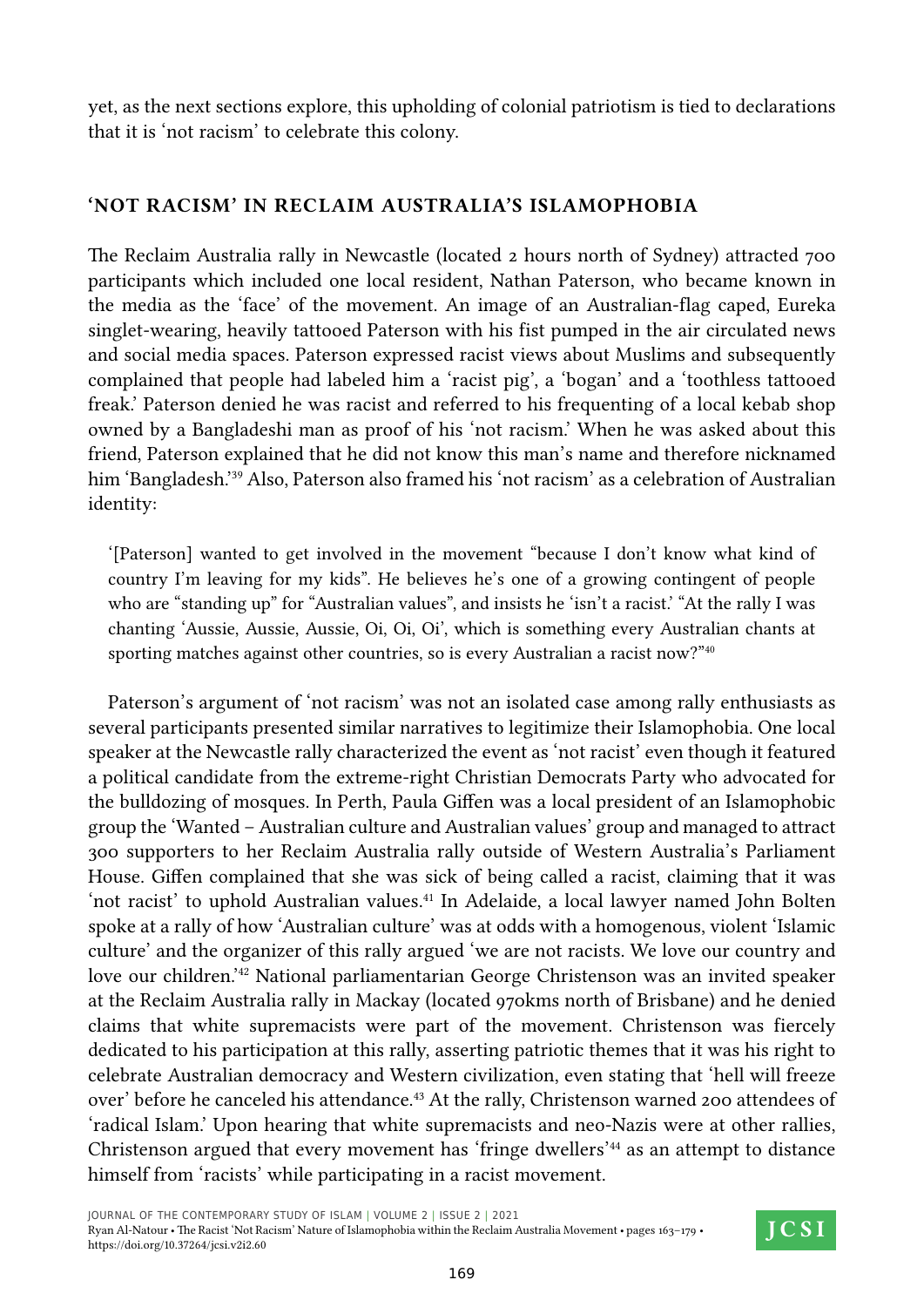Contemporary Islamophobia involves the denial of racism with accompanying phrases such as 'I am not a racist but…I don't like such-and-such a group' or 'that such-and-such group does not fit in.'45 The aforementioned accounts illustrate how the movement's Islamophobia; involves affirmations of colonial nationalism and several opinions among enthusiasts of what constitutes 'racism.' In each of the accounts, accusations of racism were not only denied but participants were offended that they were called 'racist.' Commonly within the Australian context, accusations of racism are often denied and deemed to be more offensive than the actions of racial hatred,<sup>46</sup> and Reclaim Australia's participants were no exception. Denial of Islamophobia47 among those who express it is almost a predicable feature in contemporary times. Nelson's ideas of place-defending are relevant in marking out how the movement attempts to 'reclaim' Australia as a space in ways that deny racism. Place-defending is defined as a 'desire to protect one's local area from being branded a racist space [which] can lead to the denial of racism or a reluctance to acknowledge racism within a particular place.<sup>'48</sup> Paterson, Giffen, Bolton and Christenson each exhibit how the movement inspires them to simultaneously claim that they are defending 'Australia' as a place from Muslims while denying that racism informed their activities. The frequent denial of racism within the Reclaim Australia movement reveals that Islamophobia operates as an opportunity to celebrate white colonial identity in ways that sustain 'not racism' arguments. Further, the aforementioned examples of how proponents operationalize 'not racism' function to place the movement's Islamophobia as being indistinguishable from their celebration of white colonial patriotism. My interrogation of this 'not racism' factor is largely informed by Lentin's work, who identifies how 'not racism' exhibits the euphemizing of racism, where both conservatives and white left attempt to redefine what constitutes racism.49 Lentin historicizes how 'not racism' is premised on Eurocentric notions of what constitutes 'racism', which consequently enables the normalization of white supremacy. In summary, at the heart of 'not racism' is denial, which attempts to redefine racism in a Eurocentric lens that excludes the perspectives from Indigenous peoples and other racialized groups.50 Lentin points out how 'not racism' involves both denial and redefinitions of racism which 'has become a central formulation for the expression and legitimation of racism.'<sup>51</sup> This process of redefining what constitutes racism, as Lentin argues, exhibits the hegemonic Eurocentric efforts to frame racism as a debatable idea that treats it as another viewpoint or a matter of opinion. The aforementioned examples demonstrate how Reclaim Australia's proponents attempt to characterize their actions as 'not racism' while upholding anti-Muslim racist ideas and white supremacy. This approach to suggesting that racism is a debatable concept<sup>52</sup> fuels a denialist argument. In the context of the Reclaim Australia movement, this 'debatability' was echoed by several Queensland newspapers, each running polls asking readers whether Reclaim Australia was racist or promoting racism. According to one poll,  $47\%$  voted no and a larger  $73\%$  voted no on another,<sup>53</sup> both affirming populist views that anti-Muslim racism does not constitute 'actual' racism. The Cairns rally in North Queensland attracted 300 local residents and footage revealed that a speaker stated their movement couldn't be racist as three of their members were married to Asian women.<sup>54</sup> A journalist for the local paper, the Cairns Post, wrote an initial opinion piece affirming that the event was peaceful and not anti-Muslim, rather protesting 'extreme Islam.'55 Another local journalist of this same paper, Julian Tomlinson, wrote a follow-up opinion piece claiming that not only

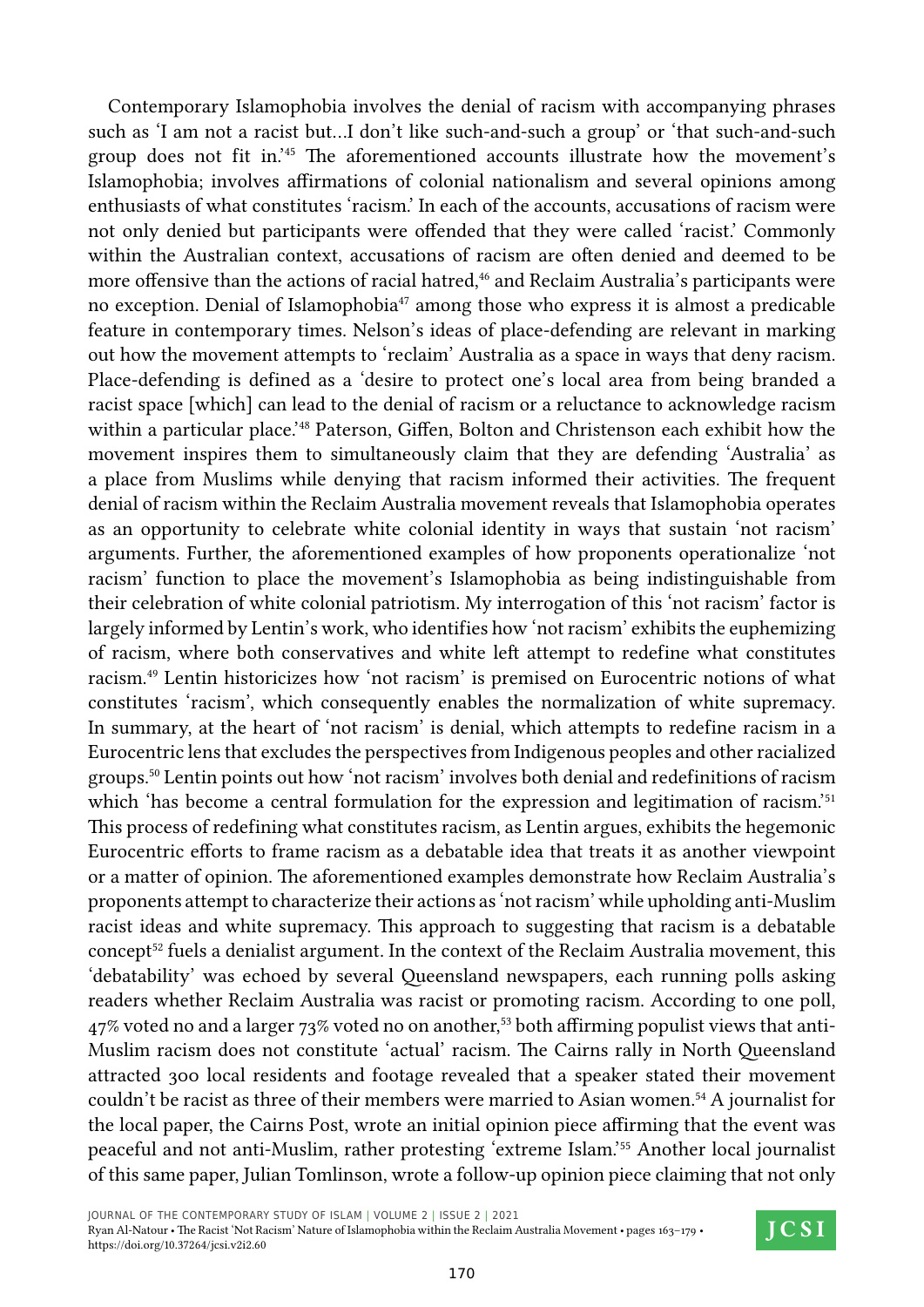was this movement not racist, but the 'real bigots' were counter protestors.<sup>56</sup> Considering how often accusations of racism are deemed more offensive than actual racism,<sup>57</sup> perhaps it is no surprise that proponents of this movement attempt to characterize those challenging Islamophobia as true 'racists.' This was further epitomized on a sign created by a participant at the Canberra rally that attracted 250 residents, which read 'antiracist is code for antiwhite.'58 Proponents of Reclaim Australia operationalize 'not racism' narratives not only as a method to rescue this movement's reputation as a racist organization, but further functions to enable these proponents to position themselves as mere patriots that are victims of an unfair smear campaign.

## **The Function of 'Not Racism' 'Gotcha' Tactics in Islamophobia**

The expressions of 'not racism' within Reclaim Australia's Islamophobia were simplistic tactics that involve misconstruing and denying how race operates to inform the movement's bigotry. The first common expression involved predictable chants that a protestor engaging in a process of racially vilifying Muslims was 'not racist' because 'Islam is not a race.' The second involved attempts to shift a perception that the movement's issues were not specifically about 'Muslims', rather notions of 'radical Islam' or 'Islam as an ideology.' As captured in Christenson's previously mentioned defense of this racist movement where he was allegedly protesting 'radical Islam' as opposed to 'Islam' at the Mackay rally. Similarly, the organizer of the Gold Coast rally, Charlie Reed, attempted to fend off criticisms of racism by shifting the focus to 'radical Islam.' Reed argued it was 'not anti-Muslim or racially driven'59 even though several speakers racially vilified Muslims. These situations are in fact common 'gotcha' strategies aiming to deny racism. In particular, these strategies enhance the level of Islamophobic agency within the Reclaim Australia movement by trying to control the narrative about race. This was apparent at the rally in Hobart, where a woman draped in an Australian flag carried a sign that read 'It is not racist to criticize a religion, what race is Islam?<sup>60</sup> One of the speakers, in an attempt to challenge accusations of racism, grabbed his megaphone and offered to pay 100 dollars to any counter protester who could tell him 'what race is Islam?'61 Similarly, a speaker at the Cairns rally denied he was racist and posed an 'Islam is not a race' gotcha statement that was applauded fiercely by the crowd.<sup>62</sup> The Townsville rally organizer, Kim Vuga, representing the 'Love Australia or Leave' party also unsurprisingly denied racism. As a pro-gun candidate, Vuga argued that Muslims were too violent for Australia and that it was wrong to label her a racist as 'Islam, it's not a race, it's a political ideology.'63 In cases where Reclaim Australia members have had their gotcha strategies directly challenged, they have attempted to monopolize the narrative by shutting it down. As was the case in Rockhampton (central Queensland), where a local organizer similarly attempted to further produce an argument that his rally was against 'Islam' not Muslims:

Journalist A: You don't believe that Muslims should be allowed in Australia?

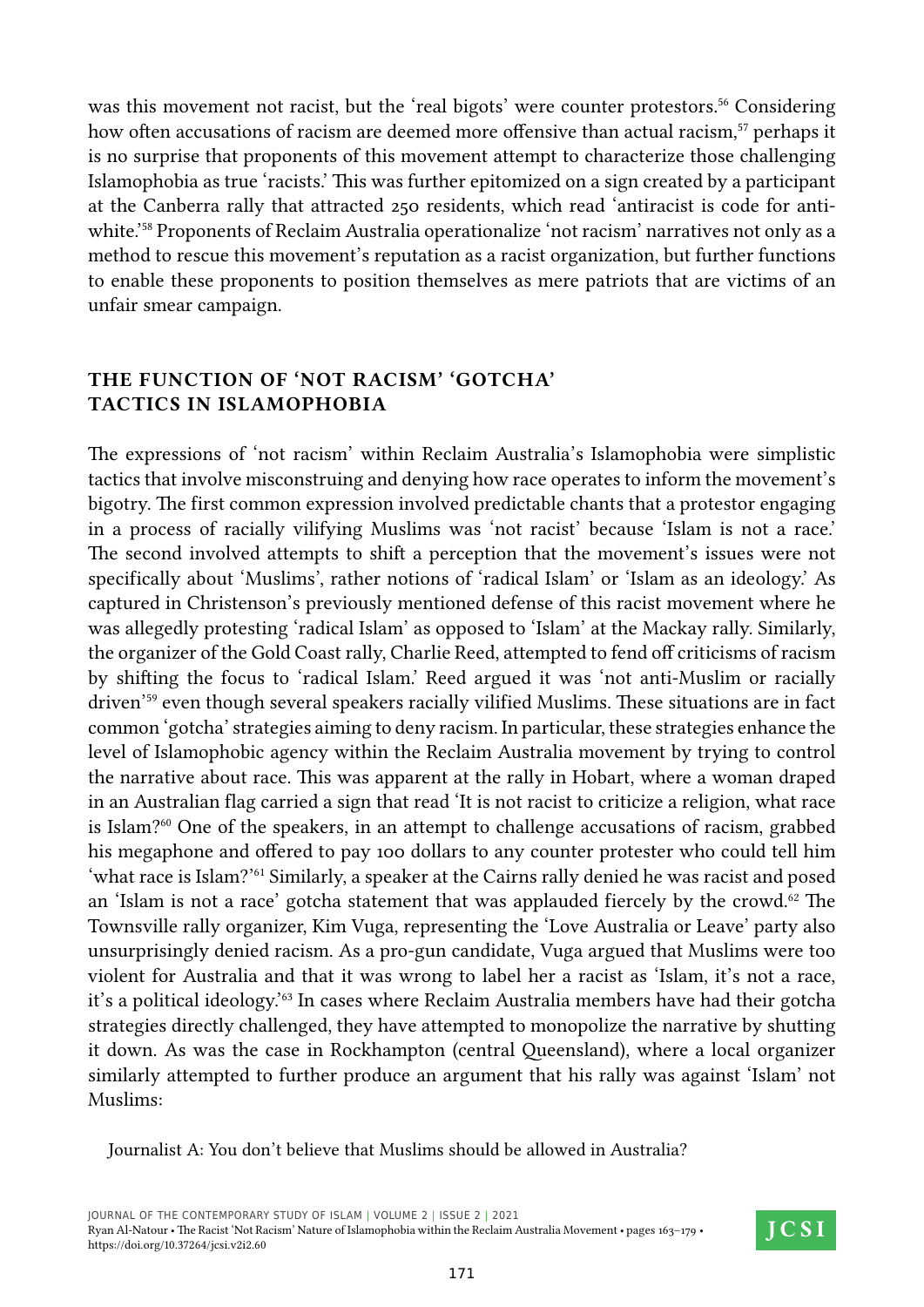Organizer: I didn't say that.

Journalist A: What did you say?

Organizer: I said Islam. The preaching of Islam and Islamic religion.

Journalist B: Some people might say that what you are doing is racist, how do you respond to that?

Organizer: People are going to call you whatever they want. It doesn't mean anything. I will happily wear that tag if they are going to call me that because I am standing up for women, for children, innocent lives being murdered. This is not about anything else but that. If people want to call me that, we get called racist for flying our flag, for Christ's sake!

Journalist C: So, you are looking to have different groups excluded from Australian society.

Organizer: No, I didn't say that at all. Do you want someone in this country to come and behead you?

Journalist C: I would like people to have freedom of religion.

Organizer: No one said that they couldn't have freedom of religion. Do you follow Islam?

Journalist C: No sir, I don't. People have the right to. What is your issue with people practicing their own beliefs?

Organizer: (aggressively) I got no problem with that at all. Thank you. Done.<sup>64</sup>

It is this 'gotcha' strategy of 'Islam not Muslims' and 'Islam is not a race' that is of interest, as it is utilized by those who are racializing Muslims in attempts to mark their Islamophobia as a genuine, patriotic concern. A gotcha strategy refers to a simplistic way that proponents of this movement express a basic statement aimed at both shutting down criticisms and affirming 'not racism.' 'Gotcha' is a colloquial term for 'I have got you', implying that any criticism of a racist movement through a gotcha strategy has been defeated and the critic's 'faults' of accusing racism have been uncovered. Arguably, a gotcha strategy speaks volumes of racial illiteracy that misconstrues what race is and how it informs the movement's Islamophobia. I argue that these oversimplified 'gotcha' tactics inject Reclaim Australia with Islamophobic agency as they are comprised of misconstrued understandings of race and racism that can deceive any illiterate layperson. Whether the proponent of this movement insists that their protest is about 'Islam' while calling for the persecution of Muslim people, or a recurring 'Islam is not a race' statement; these 'gotcha' attempts enable Islamophobes to simultaneously racialize a group of people as a threat to Australia, then express wrong definitions of racism devoid of any substantial racial literacy or understandings. Malik argues that typical 'Islam is not a race' statements enable disingenuous thinking that Muslims are

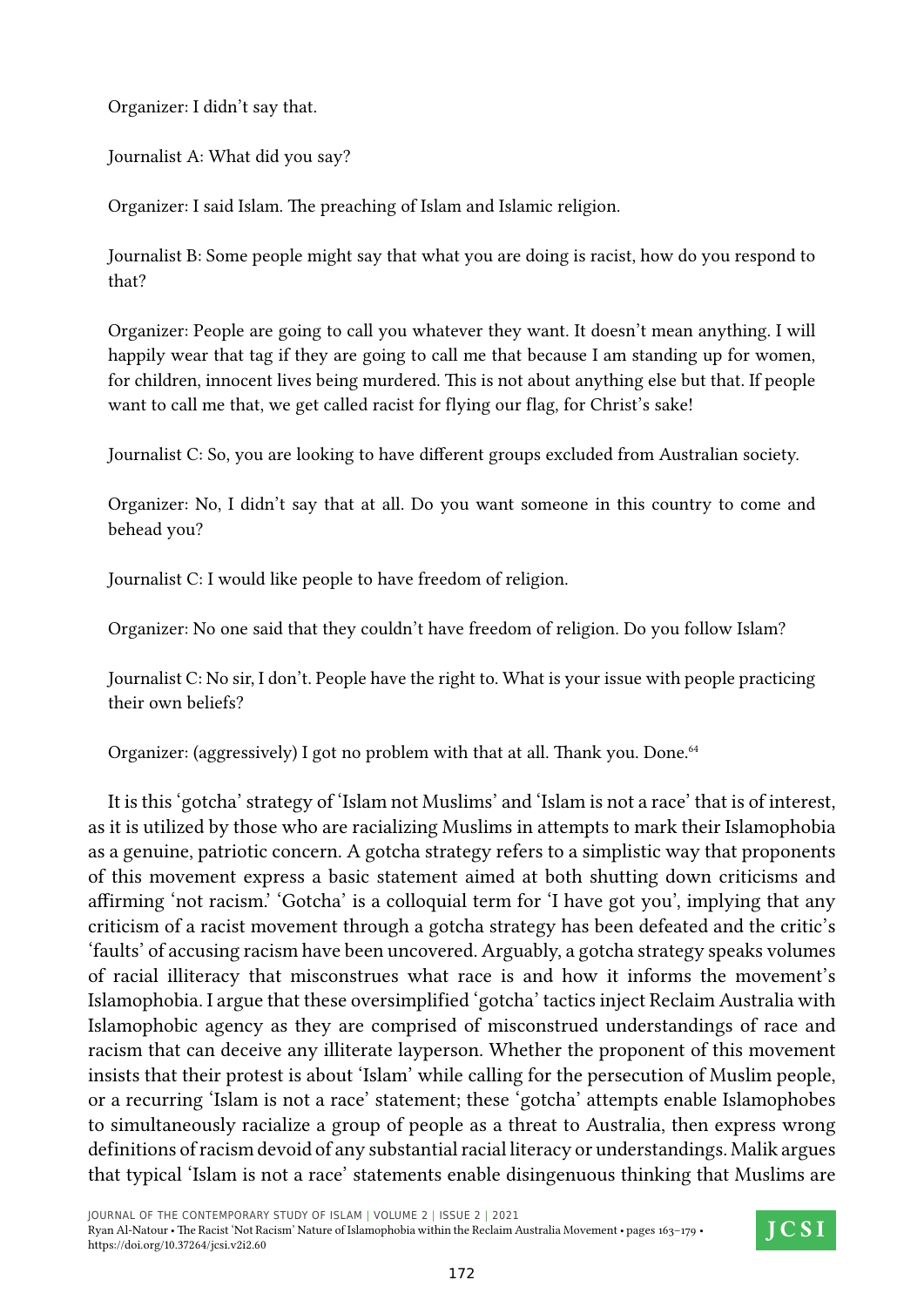not racialized people.<sup>65</sup> Lentin argues that the mantra that 'Islam is not a race' enables Islamophobia to 'flourish under the guise of concern for women and gay rights, and for a secularism rebranded as radical opposition to Islam and Muslims.'<sup>66</sup> This was the case at the Canberra rally that attracted a woman dressed up in a suffragette costume, exhibiting how women's rights are asserted in Islamophobia and white patriarchal feminism.<sup>67</sup> The organizer of this rally, an independent politician named Daniel Evans, attempted to assert 'not racism' by arguing that he was not against Muslims but against Islam.<sup>68</sup> These efforts of denial need to be investigated in terms of how race functions within these gotcha strategies. It is due to populist assumptions that inform the movement's approach to race – that racialized peoples are only thought of as a biologically distinct 'race' of people and 'skin color' is perhaps the ultimate marker in their view.

Race needs to be understood as something constructed well beyond skin color and other notions commonly associated with biological constructions of race. It is this illiteracy among Reclaim Australia enthusiasts that informs the prevalence of these gotcha strategies and how they sustain Islamophobia. Lentin offers a deeper account of how race is defined well beyond narrations of biology, by formulating 'race as a technology for the management of human difference, the main goal of which is the production, reproduction, and maintenance of white supremacy on both a local and planetary scale.'69 In contrast, illiterate understandings of race underlie the movement's gotcha strategies, as Reclaim Australia peddlers assert that race refers to biological differences. For example, Mandy Chapman, the organizer of the rally in the beachside town of Hervey Bay (in Queensland), pointed out that people of 'different races' supported her while claiming that Muslim immigration would facilitate an invasion and thus she needed to 'reclaim' Australia.70 In Melbourne, comedian John Safran noticed how the rally consisted of an unusual amalgamation where largely a non-white evangelical congregation participated in unison with white supremacists (some who had Nazi symbol tattoos). Safran noticed signs at this rally that read 'Australia welcomes all races & religions except barbaric, evil Islam.'71 It is important to situate Reclaim Australia's 'not racism' with what race does, as several participants have asserted ideas of race whilst maintaining gotcha strategies to deny racism. Chapman noticed race when she talked of Muslims as a threat and the Melbourne rally signs communicate ideas of 'race' that separate it from 'religion' while demonizing Muslims. These gotcha strategies function to sustain 'not racism' in ways that; deceive onlookers, sustain Eurocentric notions of race, and enable Islamophobes to simultaneously racialize Muslims then deny racism. In other words, gotcha strategies such as 'Islam is not a race' translate to a statement that a Reclaim Australia enthusiast is not necessarily focused on skin color when signifying Muslims as a race. Further, the common 'Islam, not Muslims'/'Radical Islam, not Muslims' argument translates into an attempt to fool observers into thinking that Reclaim Australia are opposed to an ideology and not a group of people, when in fact their protest narratives involve calls to vilify and deport a group of people (Muslims) they racialize from this colony. While 'not racism' via such gotcha strategies aims to legitimize the movement's Islamophobia, it actually performs a typical Eurocentric practice of trying to take control of definitions of race that enhance this movement's Islamophobic agency. Race functions through these not racism gotcha strategies to allow Islamophobia to racially vilify Muslims as a national threat by focusing on religion, enabling the Islamophobe to dodge responsibility for their

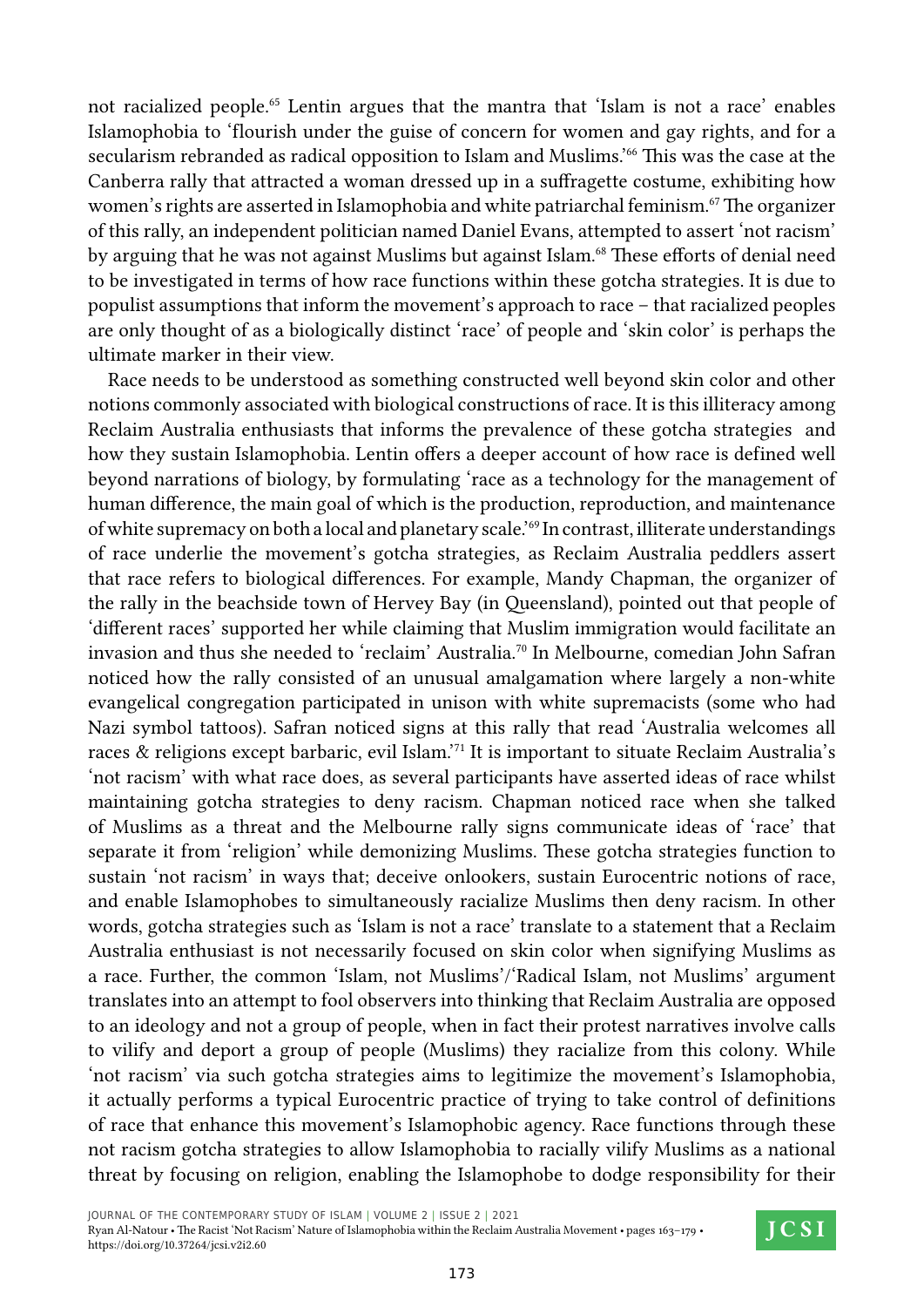racist actions. Further, the practices of Islamophobia as colonial patriotism enable a Reclaim Australia enthusiast to merely be concerned about the welfare of the nation and frame their Islamophobia as a defense of Australia. Each of these functions to inject and sustain Islamophobic agency by contradictorily mobilizing race then denying their Islamophobia is about race.

### **Conclusion**

The scope of this paper focused on how 'not racism' is an entrenched narrative that Reclaim Australia's proponents use to legitimize anti-Muslim racism. I outlined how a xenophobic movement was formed, built on racist anti-Muslim stereotypes that inspired a diverse group of stakeholders to celebrate white colonial patriotism. The several moral panics and racist events concerning both Arabs and Muslims since the 90s contributed to the nature of Islamophobia and the several rallies that took place in 2015. Each rally was an opportunity for Islamophobes to simultaneously celebrate Australian colonial patriotism while expressing anti-Muslim racism – as though the two were sides of the same coin. Narratives of 'not racism' functioned to sustain destructive attempts to redefine anti-Muslim racism as an acceptable form of Australian patriotic expression. The typical gotcha tactics not only injected the movement with Islamophobic agency, but also exhibited contradictory practices of upholding and denying racism. The nature of Islamophobia within the Reclaim Australia movement alarmingly highlights the increasing normalization of anti-Muslim racism as an expression of white colonial patriotism. Since 2015, the number of Reclaim Australia enthusiasts have dwindled yet their Islamophobia has driven several dangerous outcomes, illustrating how Islamophobia that is deemed by the Right and White Left as supposedly 'harmless' chants and protests has in fact paved the way for dire consequences.72 While the major Facebook page that had 20 thousand followers has disappeared, local Reclaim Australia pages have surfaced and usually have a short life span as they are reported by anti-racists. An existing Reclaim Australia page has morphed into supporting other extreme right causes, for instance, the Perth Reclaim Australia page focuses on challenging lockdowns during the Covid19 pandemic and vilifying Asian Australians, protesting the Black Lives Matter movement, upholding climate change denialism and racially vilifying Aboriginal people. One of the organizers of the Melbourne rally hosted a white Australian politician who called for the return to the White Australia Policy at an anti-African rally.<sup>73</sup> The strategy of 'ignoring' racists is destructive<sup>74</sup> and arguably enables the normalization of Islamophobia as 'not racism' with disparaging racist consequences. Evidently, 'not racism' is a 'gotcha' strategy designed to: save a racist movement's reputation in the eyes of observers; and redefine 'Islamophobia' as a legitimate view in Australia's interests rather than racism. Yet, any analysis of its themes, actions and chants at Reclaim Australia rallies would suggest otherwise.

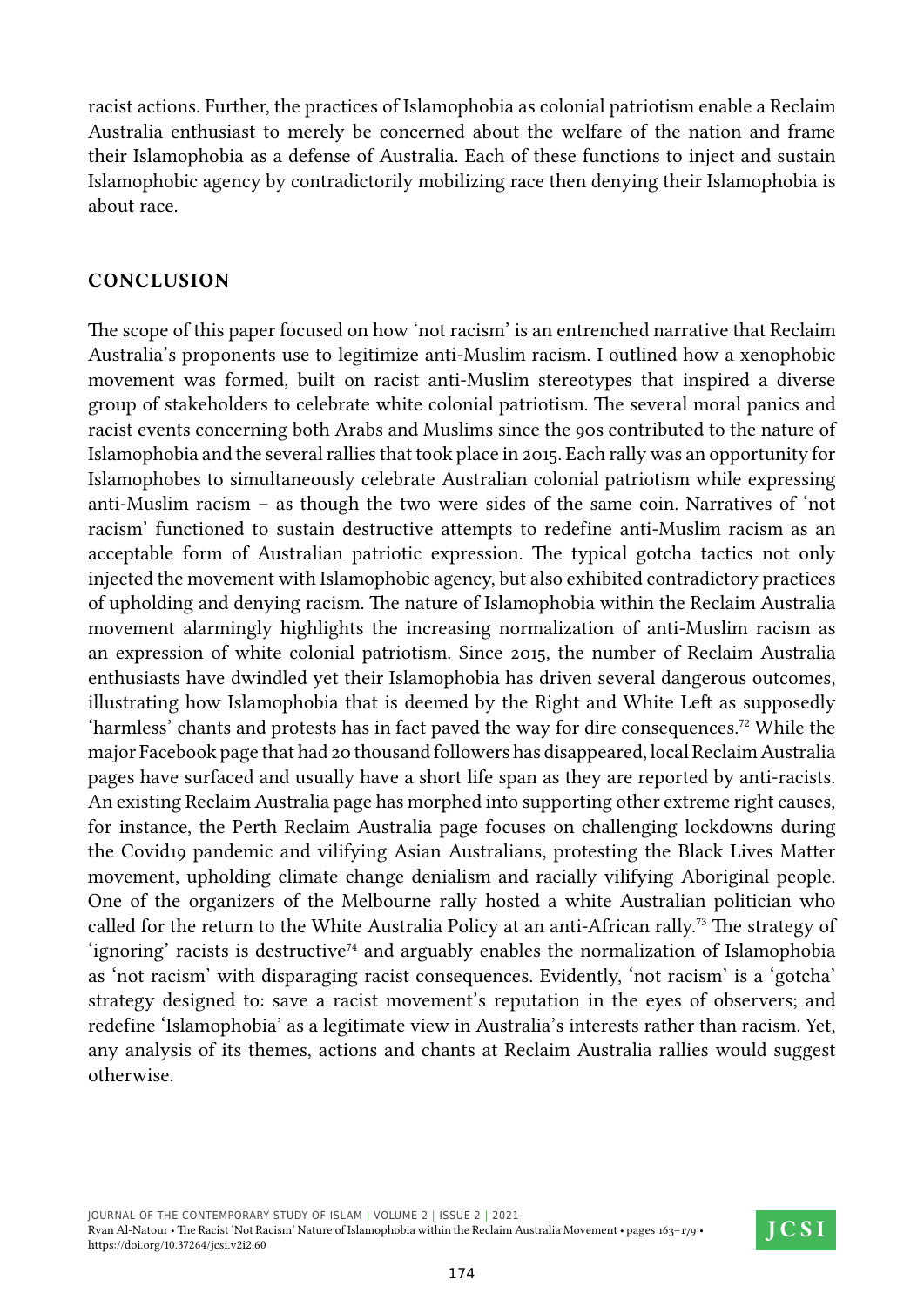#### **NOTES**

1. On the 15th December 2014, a 50-year-old man with a history of criminal activity named Man Monis, entered the Lindt Cafe in Sydney's Martin Place and held ten customers and eight employees' hostage at gun point. During the standoff with police, Manis forced his hostages to hold a black flag that resembled the Islamic State flag. After a 16-hour siege, Monis shot a hostage dead, prompting police to enter the café. Police had killed Monis and accidently killed a hostage. Monis had claimed that he had links with the Islamic State and placed several bombs around Sydney, it was later revealed that these claims were false. Further, authorities later discovered that Monis made several fraudulent claims that he was an 'Islamic cleric,' was convicted several times for sexually assaulting women, and was diagnosed with narcissism and several personality disorders.

2. The trio affirmed that sieges did not happen in the Australia they grew up in, and Muslims had supposedly transformed it. The movement's genesis detailed how its pioneers racially profiled Muslims as people who introduced alien forms of violence in Australia (even though Australia as a colony was founded on genocidal violence against Indigenous people). The racialization of the siege as symptomatic of Muslims in Australia ignores a reality that sieges have been committed by several white and non-Muslim peoples in the past century. The several hostage events that have occurred in Australia since the 1970s would reveal that Monis (an Iranian Muslim refugee) did not commit Australia's first and only recent siege situation. In terms of describing these events, I will mention the known ethnicity of the criminals involved – only to affirm that the racialization of the siege as a newly introduced event resulting from Islamic immigration is both racist and unjustified. In 1972, passengers on a flight from Adelaide to Alice Springs were held hostage by a Czech migrant named Miloslav Hrabinec, who subsequently committed suicide. In 1976, the Spring Hill Siege occurred in Brisbane where a 36-year-old white Australian man named Robert William Wilson went on a shooting spree and held 5 hostages at gunpoint in a suburban home. In 1991, the Strathfield massacre in Sydney occurred when a white Australian named Wade Frankum murdered 7 people at the Strathfield plaza and held a woman at gunpoint, forcing her to drive away from enclosing police. In 1993, the Cangai Siege occurred when three white Australian men (Leonard Leabeater, Robert Steele and Raymond Bassett) took hostages at a farmhouse at Hanging Rock Station in Cangai, located in regional NSW. Again in 1993, the Jolimont Centre Siege occurred when 47-year-old Felipe Ruizdiaz (unknown origins) set fire to a government building in Canberra and had a two-hour standoff with police before killing himself. In 2011, the Hectorville Siege took place in Adelaide when a 39-year-old Italian Australian man named Donato Anthony Corbo entered his neighbor's property and indiscriminately killed people, leading to an 8-hour siege. These various hostage situations within the Australian landscape – several of which were committed by Europeans in Australia, would challenge the view that the Lindt Cafe Siege of 2014 somehow signified a supposed new chapter that introduced unknown forms of violence.

3. Shakira Hussein, *From victims to suspects: Muslim women since 9/11* (Sydney, Australia: Newsouth Publishing, 2016).

4. "'Reclaiming Australia' from Islam is really about reclaiming whiteness," The Guardian, 2015, accessed 29 Jan 2021, 7 April, https://www.theguardian.com/commentisfree/2015/apr/07/reclaiming-australia-fromislam-is-really-about-reclaiming-whiteness.

5. Lella Nouri and Nuria Lorenzo-Dus, "Investigating reclaim Australia and Britain first's use of social media: developing a new model of imagined political communities online," *Journal for deradicalization*, no. 18 (2019).

6. John Safran, *Depends what you mean by extremist* (Random House Australia, 2018).

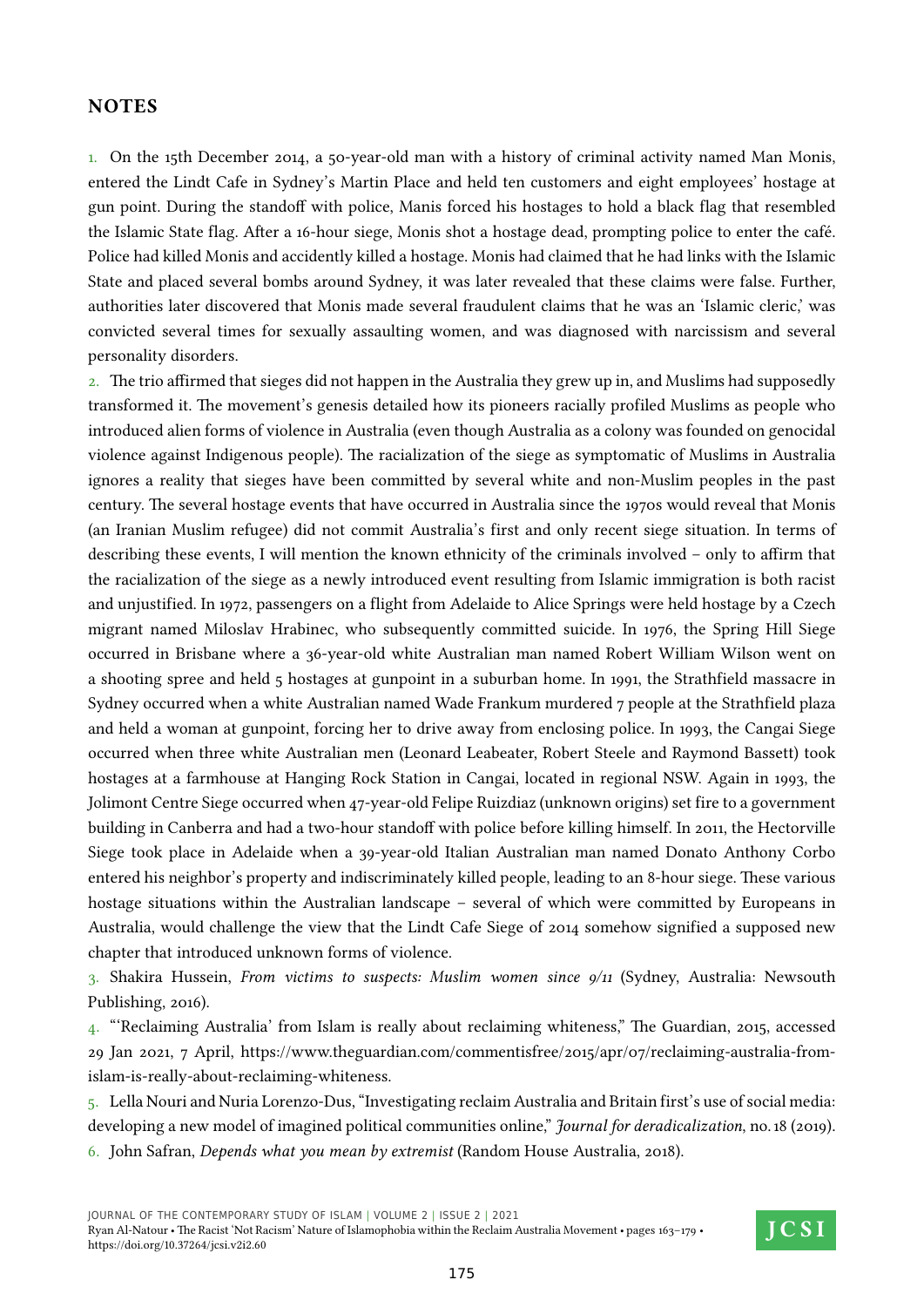7. "Reclaim Australia supporter charged with threatening to slit the throat of prominent lawyer," The Sydney Morning Herald, 2015, accessed 4 October, https://www.smh.com.au/national/nsw/reclaim-australiasupporter-charged-with-threatening-to-slit-the-throat-of-prominent-lawyer-20150731-giol1w.html.

8. Mariam Veiszadeh, "Fighting cyberhate," in *Unbreakable: Woman share stories of resilience and hope*, ed. Jane Caro (Brisbane, Qld: University of Queensland Press, 2017), 29–30.

9. Randa Abdel-Fattah, *Islamophobia and everyday multiculturalism in Australia* (Oxon: Routledge, 2017), 4.

10. Kawtar Najib and Carmen Teeple Hopkins, "Geographies of Islamophobia," *Social & Cultural Geography* 2, no. 4 (2020).

11. Salman Sayyid, "A measure of Islamophobia," *Islamophobia Studies Journal* 2, no. 1 (2014).

12. Randa Abdel-Fattah, "Islamophobia and Australian Muslim political consciousness in the war on terror," *Journal of Intercultural Studies* 38, no. 4 (2017); Rhonda Itaoui, "The geography of Islamophobia in Sydney: Mapping the spatial imaginaries of young Muslims," *Australian Geographer* 47, no. 3 (2016).

13. Nora Amath, *The Phenomenology of Community Activism: Muslim Civil Society Organisations in Australia* (Melbourne, Vic.: Melbourne Univ. Publishing, 2015).

14. Lejla Voloder, *A Muslim Diaspora in Australia: Bosnian Migration and Questions of Identity* (New York: I.B.Taurus, 2017), 99.

15. Kevin M Dunn and Alanna Kamp, "A failed political attempt to use global Islamophobia in Western Sydney: the 'Lindsay leaflet scandal,'" in *Global Islamophobia: Muslims and moral panic in the West*, ed. George Morgan and Scott Poynting (Farnham: Ashgate, 2012).

16. Alice Aslan, *Islamophobia in Australia* (Glebe, NSW: Agora Press, 2009).

17. Abdel-Fattah, *Islamophobia and everyday multiculturalism in Australia*; Yassir Morsi, *Radical skin, moderate masks: De-radicalising the muslim and racism in post-racial societies* (Rowman & Littlefield, 2017).

18. Aslan, *Islamophobia in Australia*.

19. Ibid, 6.

20.Morsi, *Radical skin, moderate masks: De-radicalising the muslim and racism in post-racial societies*, 44.

21. Nahid Afrose Kabir, *Muslims in Australia: Immigration, race relations and cultural history* (London, UK: Routledge, 2004).

22. Scott Poynting et al., "Bin Laden in the suburbs: Criminalising the Arab Other," (Sydney, NSW: Sydney Institute of Criminology, 2004).

23. Poynting et al., "Bin Laden in the suburbs: Criminalising the Arab Other."

24. Scott Poynting and Victoria Mason, "The resistible rise of Islamophobia: Anti-Muslim racism in the UK and Australia before 11 September 2001," *Journal of sociology* 43, no. 1 (2007).

25. Poynting and Mason, "The resistible rise of Islamophobia: Anti-Muslim racism in the UK and Australia before 11 September 2001," 81.

26.Ryan Al-Natour, "'Of Middle Eastern Appearance'is a Flawed Racial Profiling Descriptor," *Current Issues in Criminal Justice* 29, no. 2 (2017); Scott Poynting, "What caused the Cronulla riot?," *Race & Class* 48, no. 1  $(2006).$ 

27. Ryan Al-Natour, "Folk devils and the proposed Islamic school in Camden," *Continuum* 24, no. 4 (2010).

28.Kristy Hess and Lisa Waller, "Moral compass: How a small-town newspaper used silence in a hypercharged controversy," *Journalism* 21, no. 4 (2020); Lisa Waller, Kristy Hess, and Kristin Demetrious, "Twitter feeders: An analysis of dominant'voices' and patterns in a local government mosque controversy," *Australian journalism review* 38, no. 2 (2016).

29.Nouri and Lorenzo-Dus, "Investigating reclaim Australia and Britain first's use of social media: developing a new model of imagined political communities online."

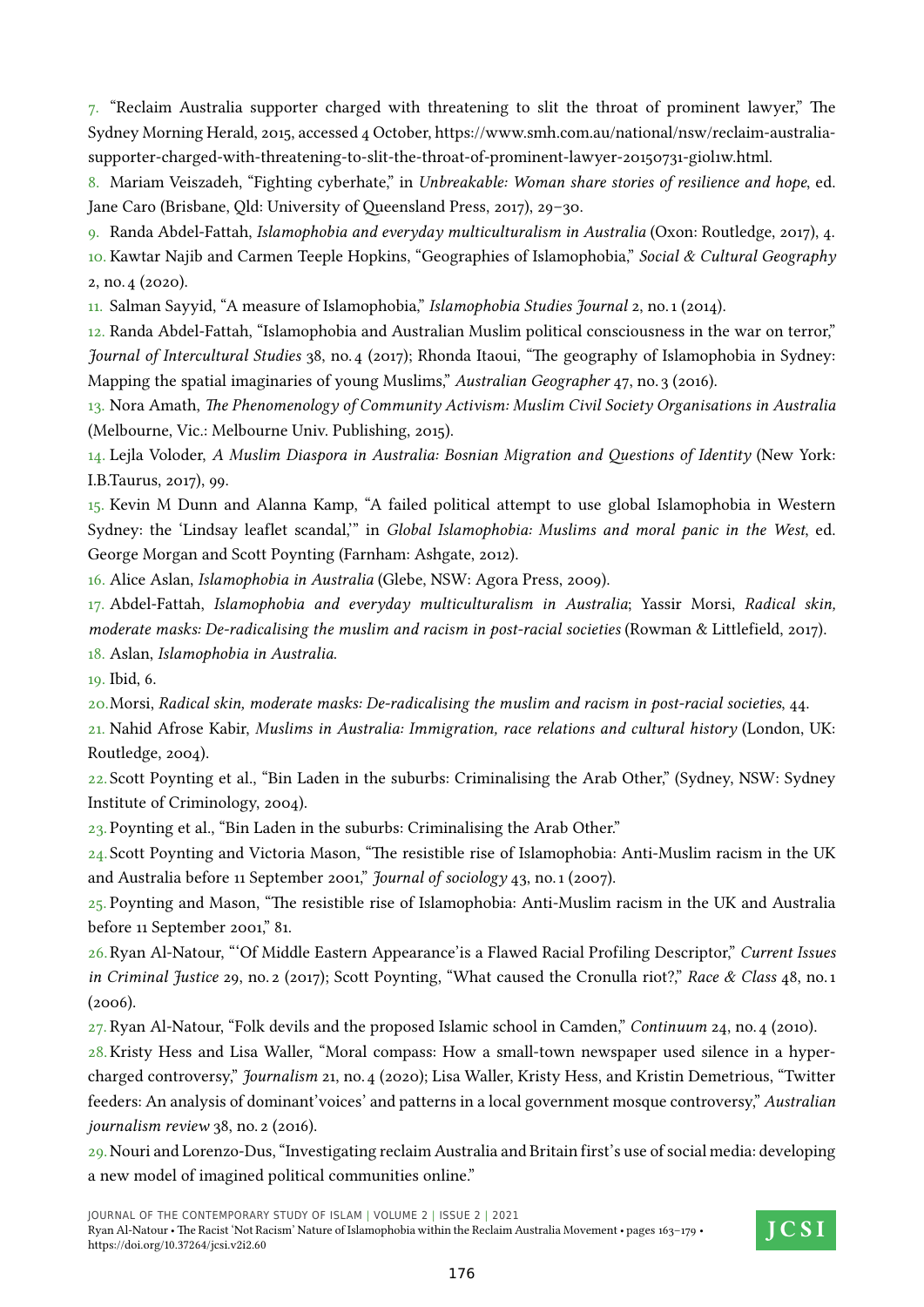30."Home page," 2015, accessed Jan 29th, 2021, https://web.archive.org/web/20150529000701/http://www. reclaim-australia.com/.

31. Reclaim Australia, "Home page."

32.James Bullen, "Dressed to protest as reclaim clash fires up," *Sydney Morning Herald* (Sydney, N.S.W.), 07/20/2015 Jul 20 2015, 6, https://ezproxy.csu.edu.au/login?url=https://www.proquest.com/newspapers/dressedprotest-as-reclaim-clash-fires-up/docview/1697085908/se-2?accountid=10344 https://primo.csu.edu.au/ discovery/openurl?institution=61CSU\_INST&vid=61CSU\_INST:61CSU&aufirst=&aulast=&atitle =Dressed+to+protest+as+reclaim+clash+fires+up&title=Dressed+to+protest+as+reclaim+clash+fires +up&volume=&date=2015&spage=6&issn=03126315.

33."Reclaim Australia Rally Adelaide," Youtube, 2015, https://www.youtube.com/watch?v=N2blBeQjccE.

34."Gold Coast's Reclaim Australia rally could be largest in the country," Gold Coast Bulletin, 2015, accessed April 3, https://www.goldcoastbulletin.com.au/news/gold-coast/gold-coasts-reclaim-australia-rally-couldbe-largest-in-the-country/news-story/21dd4d6a581e33ff6751c6f6f76a6fd5.

35. ABC News, "Reclaim Australia 'deeply saddened' by Jimmy Barnes' request to not use songs at future rallies," 22 July 2015, http://search.ebscohost.com/login.aspx?direct=true&db=n5h&AN=P6S033194065115&site =ehost-live, EBSCOhost.

36."Anti-Islam group agrees to stop playing Jimmy Barnes songs at Reclaim rallies," The Age, 2015, https:// www.theage.com.au/entertainment/music/antiislam-group-agrees-to-stop-playing-jimmy-barnes-songs-atreclaim-rallies-20150722-gihpb3.html; "As Midnight Oil demands Reclaim Australia stop playing songs, Lee Kernaghan refuses," 2015, https://www.smh.com.au/entertainment/music/as-midnight-oil-demands-reclaimaustralia-stop-playing-songs-lee-kernaghan-refuses-20150724-gijkuu.html.

37."Reclaim Australia group clashes with anti-racism protestors at Parliament House stand-off," The Canberra Times, 2015, accessed July 20, https://www.canberratimes.com.au/story/6064168/reclaim-australia-groupclashes-with-anti-racism-protestors-at-parliament-house-stand-off/digital-subscription/.

38. In some cases, participants within the movement tried to portray their struggle as something shared among Indigenous and non-Indigenous people. there were others who attempted to mobilize Indigenous peoples to frame Muslim immigration as a shared struggle between white Australians and Indigenous peoples. Within these discourses, Reclaim Australia participants would whitewash Australian history as a harmonious peaceful settlement that supposedly benefited Indigenous people and was suddenly disrupted by Muslim immigration (even though there is evidence that Chinese Muslim contact with northern Aboriginal communities predates British colonization). Also, several Reclaim Australia proponents would also racially vilify Indigenous people who challenged or did not appreciate the impact of colonization. Investigating this invasion paradox is restricted in terms of the scope and word count of this paper and it needs to be explored at length, not in passing nor footnoted nor presented as an 'after-thought,' and I intend to give this the attention it deserves in a future publication.

39."Face of Reclaim Australia rally Nathan Paterson insists: I'm not racist," 2015, https://www.smh.com.au/ national/nsw/face-of-reclaim-australia-rally-nathan-paterson-insists-im-not-racist-20151125-gl77iw.html.

40.McGowan, "Face of Reclaim Australia rally Nathan Paterson insists: I'm not racist."

41. "Heavy police presence at Reclaim Australia rally at Parliament House in Perth," 2015, November 22, https://www.watoday.com.au/national/western-australia/heavy-police-presence-at-reclaim-australia-rallyat-parliament-house-in-perth-20151122-gl506c.html.

42.Pagon, "Reclaim Australia Rally Adelaide."

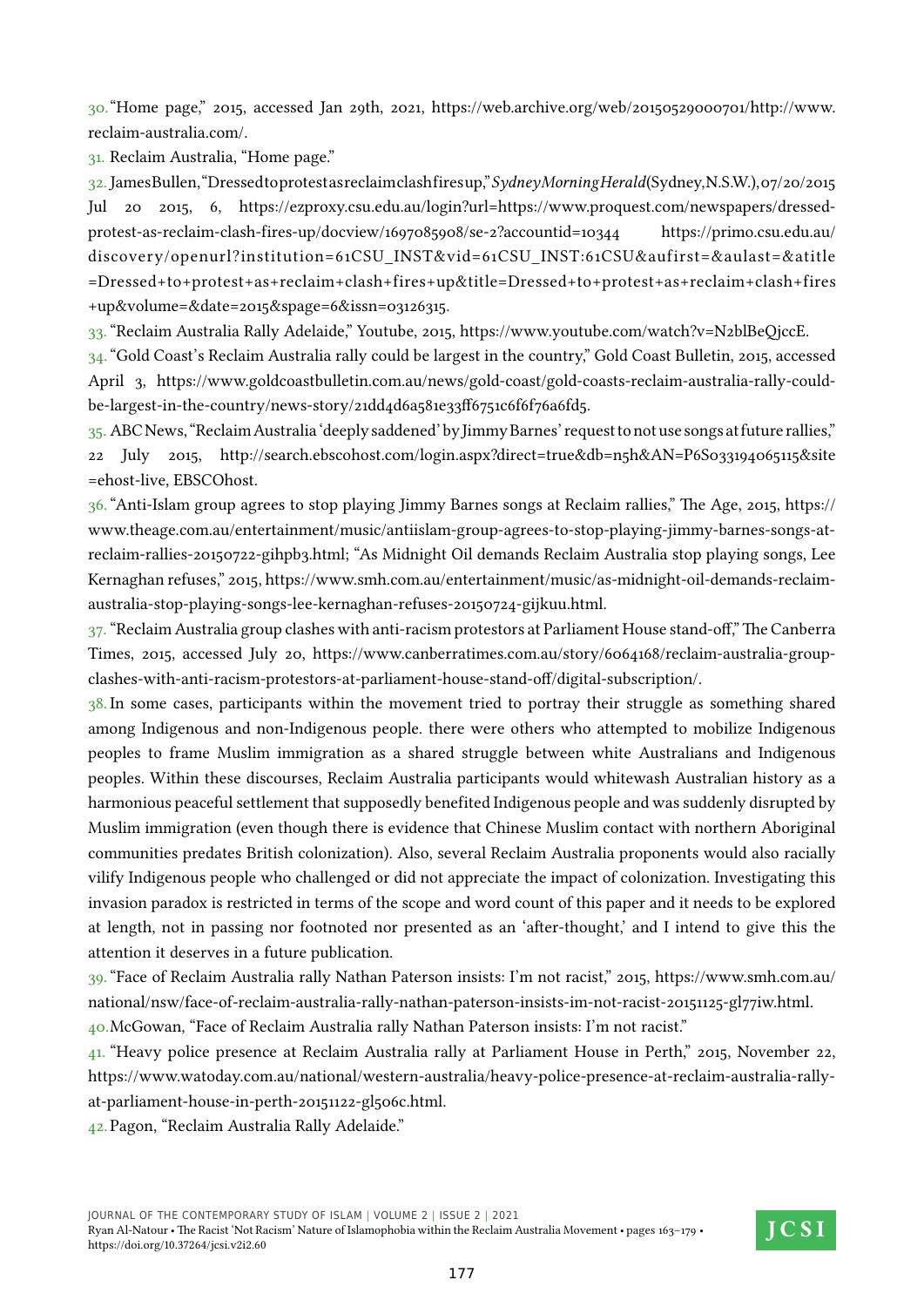43."Labor demands Tony Abbott ban Coalition MP from Reclaim Australia rally," 2015, accessed 18 July, https://www.theguardian.com/australia-news/2015/jul/18/labor-demands-tony-abbott-ban-coalition-mpfrom-reclaim-australia-rally.

44."Hell will freeze over before I pull out of Reclaim Australia rally," The Guardian, 2015, accessed July 17, https://www.theguardian.com/commentisfree/2015/jul/17/hell-will-freeze-over-before-i-pull-out-ofreclaim-australias-rally.

45. Dunn and Kamp, "A failed political attempt to use global Islamophobia in Western Sydney: the'Lindsay leaflet scandal,'" 149.

46.Alana Lentin, *Why Race Still Matters* (John Wiley & Sons, 2020).

47.Kevin Dunn and Jacqueline K Nelson, "Challenging the public denial of racism for a deeper multiculturalism," *Journal of Intercultural Studies* 32, no. 6 (2011).

48.Jacqueline Nelson, "Place‐defending and the denial of racism," *Australian Journal of Social Issues* 49, no. 1  $(2014): 68.$ 

49.Lentin, *Why Race Still Matters*.

50.Ibid.

51. Alana Lentin, "Beyond denial:'not racism'as racist violence," *Continuum* 32, no. 4 (2018): 401.

52. Gavan Titley, *Racism and media* (London: Sage, 2019).

53. "Poll Results: Is the Reclaim Australia rally promoting racism?," 2015, accessed 12 April, https://m.qt.com. au/polls/reclaim-australia-rally-promoting-racism/12724/results/; "Poll: Do you think the Reclaim Australia Rally is racist?," The Morning Bulletin, 2015, accessed 31st March, https://www.themorningbulletin.com.au/ news/reclaim-australia-rally-example-of-new-racism/2592008/.

54."Reclaim Australia Cairns - Unedited," Youtube, 2015, https://www.youtube.com/watch?v=DBwtQH68i4c. 55. "Cairns Reclaim Australia rally a 'mostly peaceful' event," Cairns Post, 2015, accessed 23 November, https://www.cairnspost.com.au/news/cairns/cairns-reclaim-australia-rally-a-mostly-peaceful-event/newsstory/f138ad2e7347086e84a10e94e0c5bf5d.

56."Reclaim Australia rallies expose the real bigots in our midst," Cairns Post, 2015, accessed 6 April, https:// www.cairnspost.com.au/news/opinion/reclaim-australia-rallies-expose-the-real-bigots-in-our-midst/newsstory/550d20494638bce5404c4119898649db.

57. Lentin, *Why Race Still Matters*.

58."Reclaim Australia Rally drowns out counter protesters," The Canberra Times, 2015, accessed 6 February, https://www.canberratimes.com.au/story/6054582/reclaim-australia-rally-drowns-out-counter-protesters/.

59. Doherty, "Gold Coast's Reclaim Australia rally could be largest in the country."

60."No strife at Hobart Reclaim Australia rally and counter-rally," The Mercury, 2015, accessed 20 July, https:// www.themercury.com.au/news/tasmania/no-strife-at-hobart-reclaim-australia-rally-and-counterrally/ news-story/ffbff7a68b42ecd00ebed602f0fbcfa9.

61. "Hobart Reclaim Australia Rally," The Weekly Times, 2015, https://www.weeklytimesnow.com.au/news/ hobart-reclaim-australia-rally--/video/bd9a111b52f33701f6acd262ce95a2c3.

62.Piper, "Reclaim Australia Cairns - Unedited."

63."Reclaim Australia rally in Townsville," Townsville Bulletin, 2015, accessed 20 July, https:// www.townsvillebulletin.com.au/news/reclaim-australia-rally-in-townsville/news-story/ d78c52c7053e1b7f2a8e8965a0b25adf.

64."Video: Uncut interview with Rockhampton's Reclaim Australia Rally spokesperson," 2021, https://www. themorningbulletin.com.au/news/crowd-remains-peaceful-at-rally/2597091/.